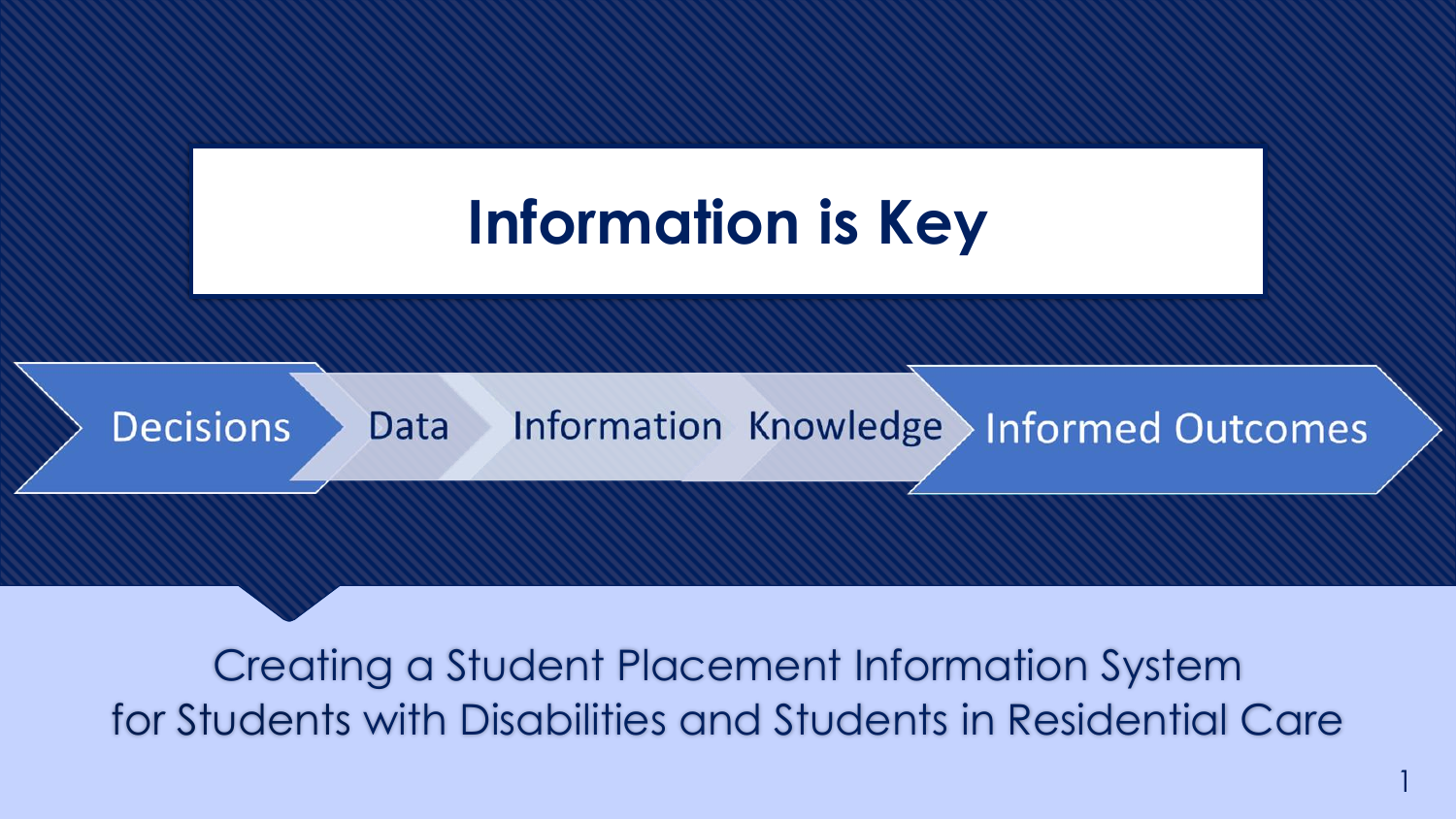## **Student Placements – Scope of the System**

## **Preschool Special Education:**

- 79,000 Students
- **\$1.3 billion in state/local costs**
- **Multidisciplinary Evaluation (MDE)**
- **Special Education Itinerant Services (SEIS)**
- **•** Special Class in an Integrated Setting (SCIS)
- Special Class (SC)
- **Related Services**
- **•** Transportation

## **School-Age Approved Schools:**

- 29,000 Students (day/residential)
- \$731 million in state/local costs
- Approved Private Schools (Chapter 853)
- **•** Special Act School Districts
- State-Supported Schools for the Blind and Deaf (4201)
- **State-Operated Schools (Rome and Batavia)**
- Out-of-State Approved Schools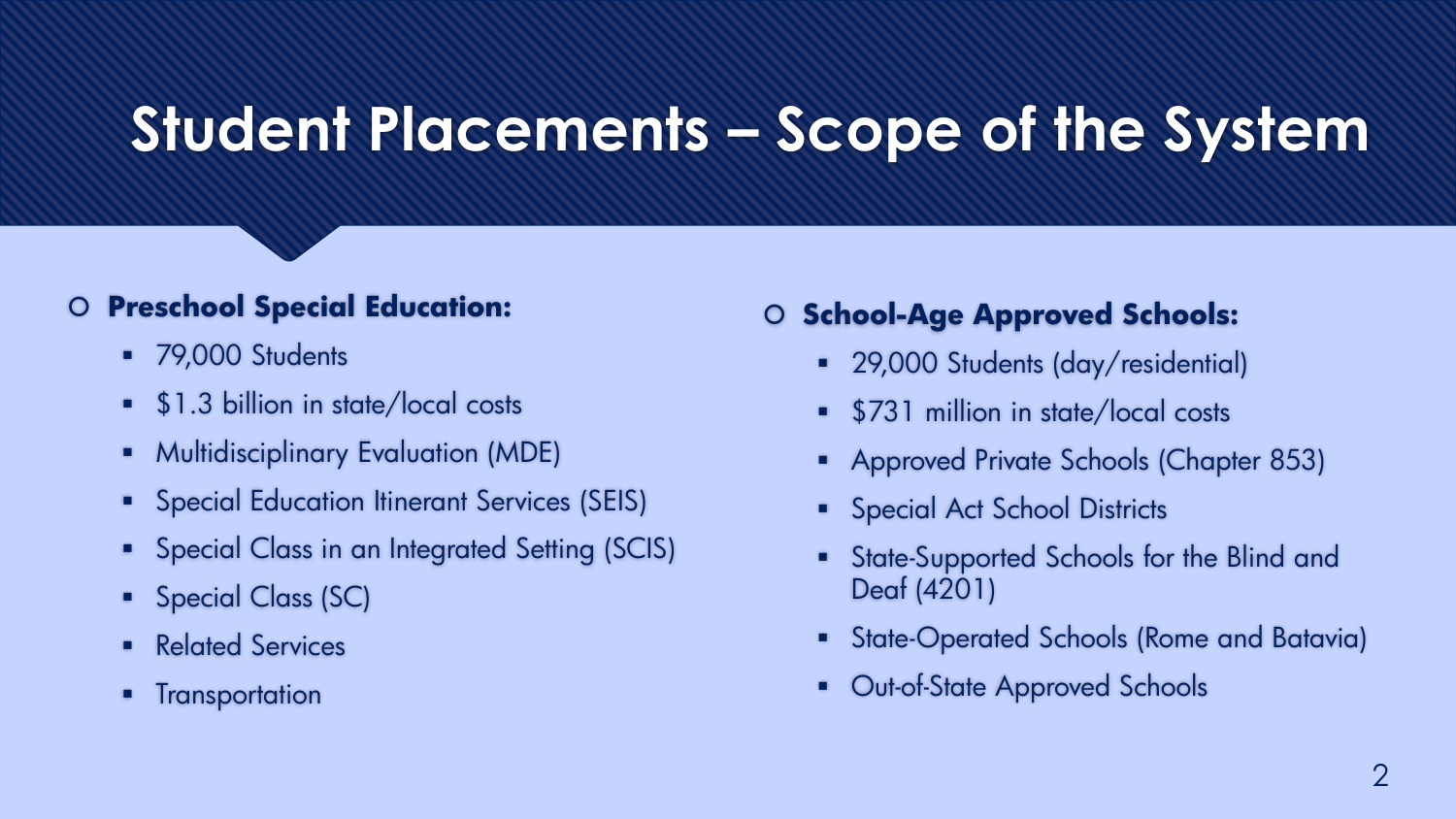

Student Placement information is relevant to several internal and external processes: NYSED: Office of Special Education, Rate Setting/STAC, Office of Audit Services, and Office of Information Technology Services External: School Districts, Counties, BOCES, Providers, Other State Agencies Public: Students, Parents, Advocates and other Interested Parties 3